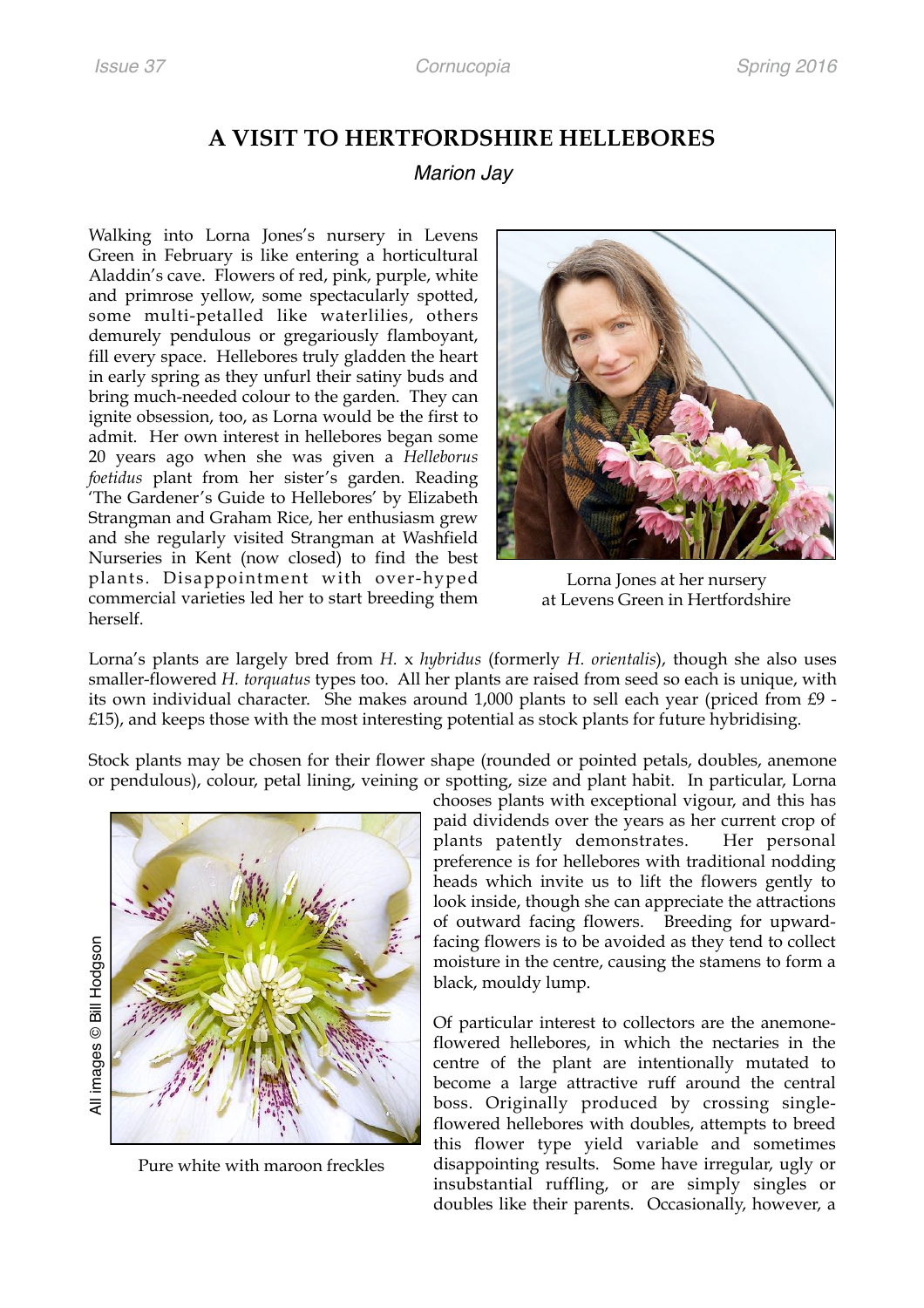

Pink and white picotee anemone-flowered

superb flower is generated, which makes all the hours of hard work worthwhile; anemone-flowered hellebores are a thing of fascination, a floral work of art which connoisseurs find irresistible.

Many of Lorna's hellebores combine several features in one plant: pink and white picotee petals may occur on a double-flowered variety with huge blooms and a statuesque habit, for example. As I admired a particularly floriferous white double, Lorna explained that she was breeding for more of a 'clawed' shape here, with the petals curving into the centre of the flower. Double-flowered hellebores have one significant disadvantage which is their lack of nectar for pollinators; with the nectaries transformed into petals, the flower produces pollen but no nectar.

Smaller-flowered hellebore varieties are often hybrids of *H. torquatus*, originally found growing wild in the Balkans. This plant, with single purple and green petals and a white collar, was used to produce the very first

dark-flowered hybrids with *H. orientalis*. A double-flowered *H. torquatus* named 'Dido' (also found in the wild), although dowdy in colour, became the subject for much hybridising, the progeny's sumptuous flowers bearing little resemblance to those of its parents.

As Lorna and I talked about the hellebores, it became evident that there were quite a number of restrictions involved in the breeding programme. Preferring to use only her own plant material limits the gene pool, and that is compounded by the fact that certain colours may only be crossed with each other; as Lorna explained, trying to hybridise a purple with a yellow results in only muddy shades. Pinks and whites may be crossed with each other, including patterned-petal varieties; yellows may only be crossed with yellows, apricot pinks or whites; reds work with pinks, and slate blue is a genetically recessive colour so may disappear altogether if crossed with a robust purple, for example. Most of the time, parent plants of the same colour are used, in order to produce a more predictable result.

One of the less common hellebore colours available at the nursery is yellow. The quest for a deep, luminous yellow is something which has preoccupied hellebore breeders for some years but genetically the yellows tend towards paler, creamier shades rather than the holy grail of intense

rich gold. Personally, I prefer the paler yellows in the garden in spring; they combine well with slateblue/purple hellebores, purple-flowered *Viola labradorica* and bright blue *Scilla nutans*. Lorna's yellow hellebores have large, clear primrosecoloured flowers and some are beautifully spotted within with delicate purple freckles.

According to Lorna, successful hybridising is simply a matter of timing. On hellebores, the stigma is receptive long before the anthers shed pollen - to encourage cross pollination - so the ideal time to pollinate is just before a bud begins to open. On single-flowered types, this is when a small opening starts to appear at the tip of the petals. This ensures that no insect pollinators will have reached the flower first, and avoids the need to cover the flower with an insect-proof bag as the flower will be



Dusky slate-purple semi-double